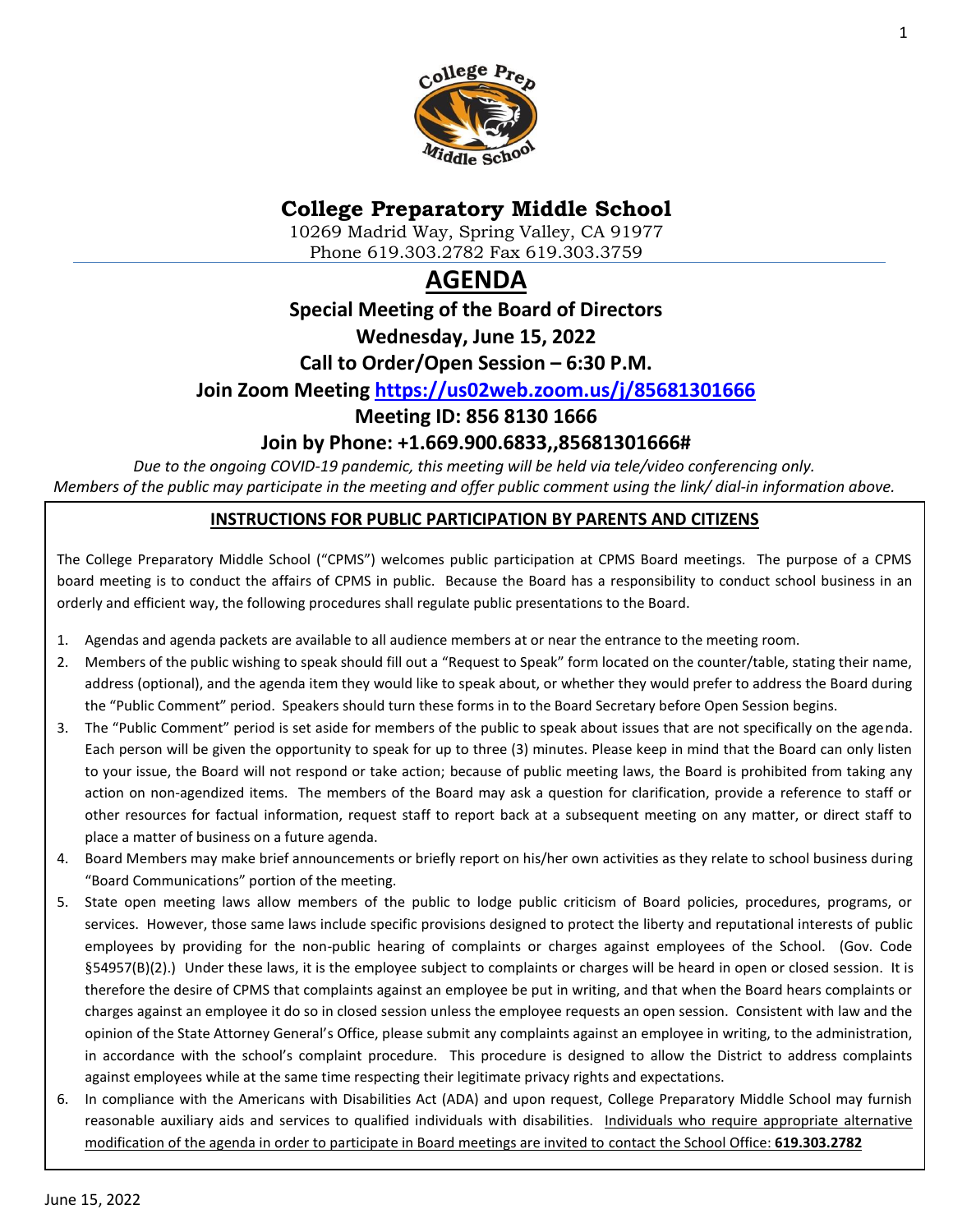# **I. PRELIMINARY**

### **A. Call to Order**

The meeting was called to order by President Meitchik at \_\_\_\_\_\_ p.m.

### **B. Roll Call**

|                | Present | Absent | Arrived Late | Departed Early |
|----------------|---------|--------|--------------|----------------|
| Corey Meitchik |         |        |              |                |
| Lisa Dietrich  |         |        |              |                |
| Kathy Kinsella |         |        |              |                |
| Garth Hebbler  |         |        |              |                |

# **II. OPEN SESSION:**

# **A. Pledge of Allegiance**

# **B. Adoption of Resolution to Permit Temporary Teleconference Meetings During Identified State of Emergency Pursuant to AB 361 and Government Code Section 54953**

**(e)**

Motion by: Seconded by: Vote:

|                | Yes/Aye | No/Nay | Abstain |
|----------------|---------|--------|---------|
| Corey Meitchik |         |        |         |
| Lisa Dietrich  |         |        |         |
| Kathy Kinsella |         |        |         |
| Garth Hebbler  |         |        |         |

# **C. Approval of Previous Minutes**

Motion by: Seconded by: Vote:

|                | Yes/Aye | No/Nay | Abstain |
|----------------|---------|--------|---------|
| Corey Meitchik |         |        |         |
| Lisa Dietrich  |         |        |         |
| Kathy Kinsella |         |        |         |
| Garth Hebbler  |         |        |         |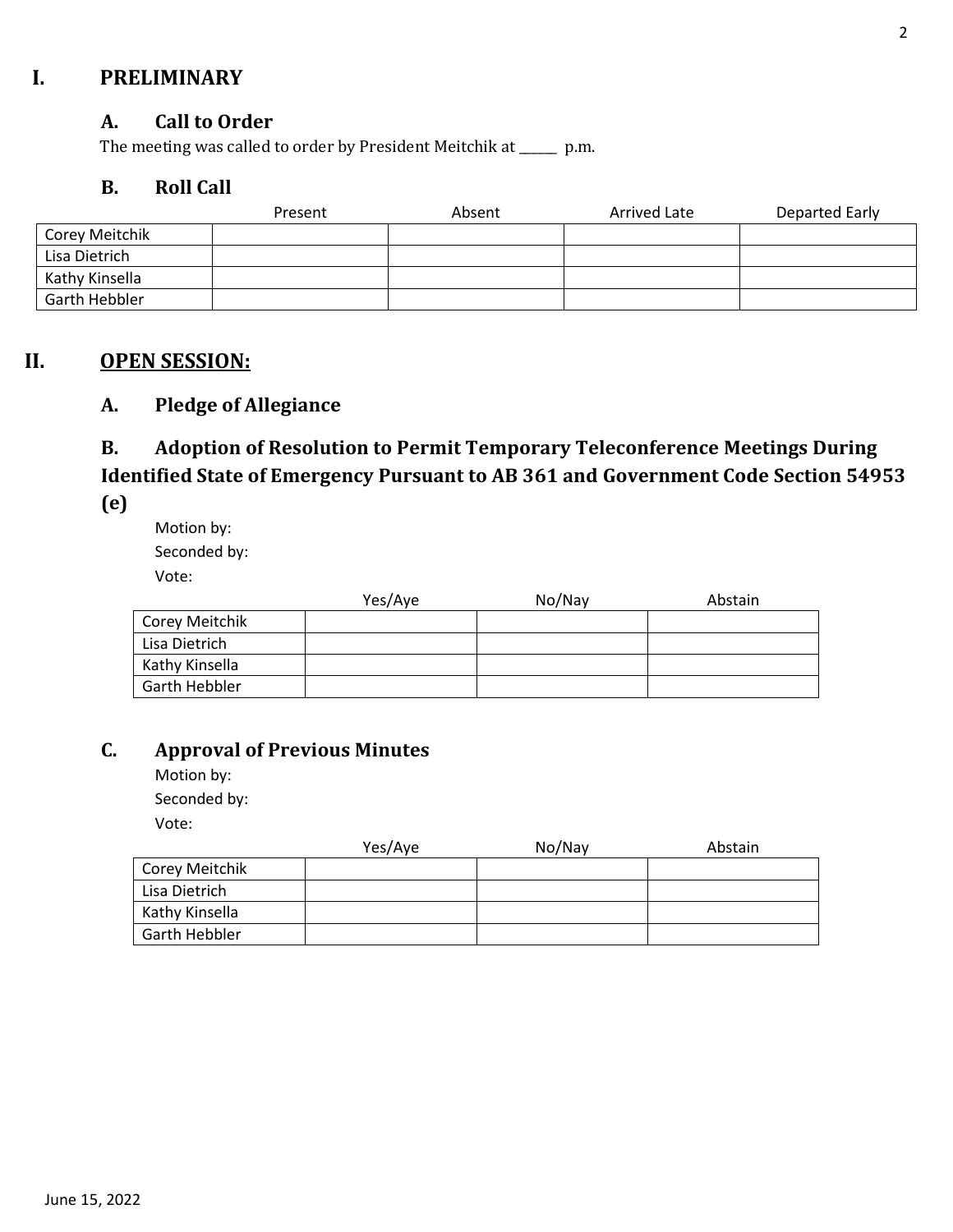# **D. Approval of Board Agenda**

Motion by: Seconded by:

Vote:

|                | Yes/Aye | No/Nay | Abstain |
|----------------|---------|--------|---------|
| Corey Meitchik |         |        |         |
| Lisa Dietrich  |         |        |         |
| Kathy Kinsella |         |        |         |
| Garth Hebbler  |         |        |         |

# **III. COMMUNICATIONS**

### **A. Non-Agenda Public Comment**

Public comment on items not listed on the Agenda. Maximum time three (3) minutes.

### **B. Board Communications/ Announcements**

Governing Board members make brief announcements or briefly report on his/her own activities as they may relate to school business.

### **C. Staff Reports**

**1. Director's Update: Director will provide announcements and general report.** 

# **IV. INFORMATIONAL/ACTION ITEMS**

- **A. GENERAL FUNCTIONS - No items at this time**
- **B. PUPIL SERVICES - No items at this time**
- **C. PERSONNEL SERVICES – No items at this time**

# **D. FINANCIAL AND BUSINESS:**

### **1. Consider/Approve Expanded Learning Opportunities Program Plan**

Motion by: Seconded by: Vote:

|                | Yes/Aye | No/Nay | Abstain |
|----------------|---------|--------|---------|
| Corey Meitchik |         |        |         |
| Lisa Dietrich  |         |        |         |
| Kathy Kinsella |         |        |         |
| Garth Hebbler  |         |        |         |